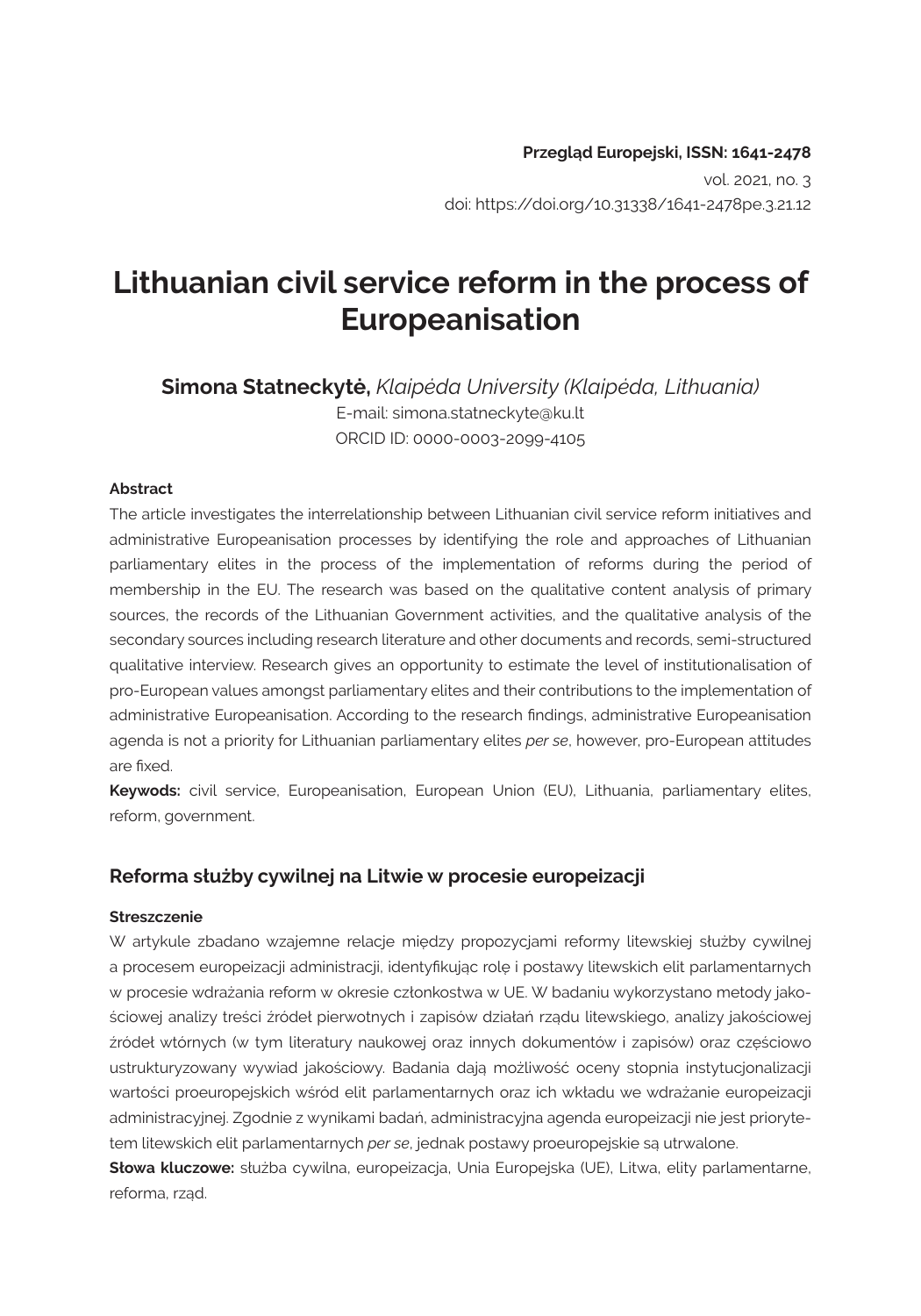Civil service systems of the EU Member States had to be improved in the framework of the implementation of the Europeanisation of administrative systems on the basis of the common principles for European public administration. These principles were formulated for the Member States as a practical guideline for the reforms of the public administration. This initiative of the EU inspired the need to restructure the principles of human resources management in the public services in Central and Eastern Europe (hereinafter referred to as CEE). It is important to underline that the outcomes of a reform are subject to a number of factors (social, economic, political, etc.), inherent limitations of empirical research of this thesis can be highlighted in this aspect, and yet the possible policy changes are often implied by the attitudes and approaches of parliamentary and administrative elites – regarding both the contents of proposals and decisions adopted or rejected. In this particular case, self-sustaining reform processes, were left to take their own course, with responsibility for their implementation shifting to national parliamentary elites (who hold legislative and administrative elites control instruments) and their own values and attitudes towards pro-European values. It is stated, therefore, that the attitudes of parliamentary elites towards the continuity, contents and compliance of the reform to pro-European values remain relevant as the research task after a lapse of fifteen years of EU membership.

The relevance of the analysis of the reform sustainability in the case of Lithuania is further enhanced in view of a new political context during the term of office of the Seventeenth Government of the Republic of Lithuania, including the increased initiatives to improve the Lithuanian civil service system and the decisions made. It is important to determine to what extent the current initiatives aimed at improving the civil service system are coherent with the idea of administrative Europeanisation in order to evaluate its results and prospects and to assess the driving factors? The answer to this question requires an assessment of the level of institutionalisation of pro-European values amongst parliamentary elites and their contributions to the implementation of administrative Europeanisation. Remembering that the institutionalisation is deemed as having taken place, when formal (legal framework) and informal (value framework) rules overlap – the institutionalisation is deemed as having taken place.

The research was based on the qualitative content analysis of primary sources (analysis of legislation), the records of the Lithuanian Government activities, and the qualitative analysis of the secondary sources including research literature and other documents and records, semi-structured qualitative interview. The study of the attitudes and approaches of parliamentary élites opens up quantitative and qualitative content analyses of electoral programmes of the political parties. As a complementary study, a structured survey of the members of the Seimas of the Republic of Lithuania of the 2016–2020 term of office was carried out with a view to identify attitudes and approaches of another political elite segment towards the current issues of civil service reform and Europeanisation during the research period, which were identified by the qualitative research, and to make clear which institutional factors define attitudes of parliamentary elites.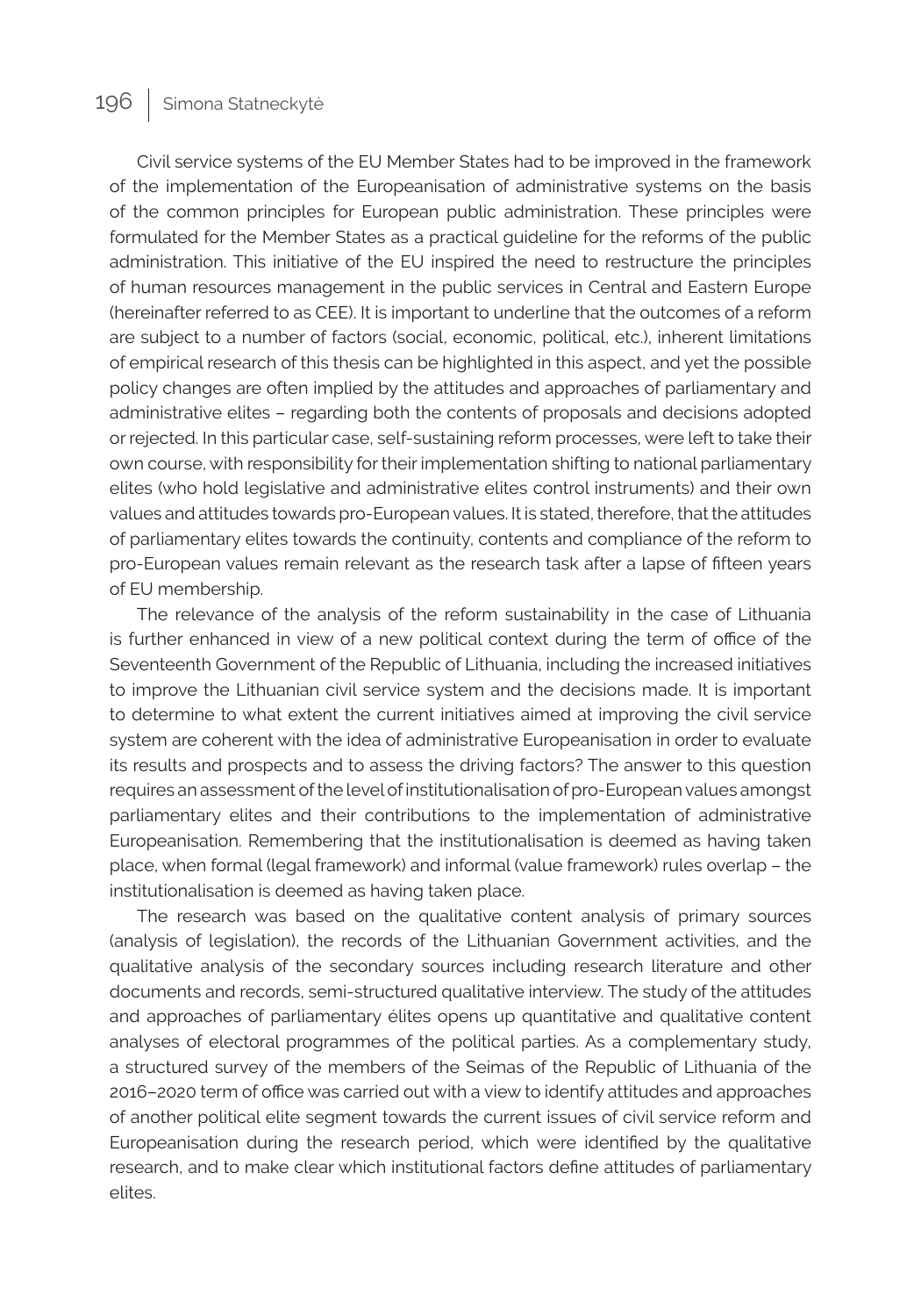# **A common European Administrative Space: institutionalisation opportunities**

A multitude of global and political changes have triggered major changes in the development of the civil service (Dowding 1995: p. 3), and the governance systems have undergone fundamental reforms of the civil service in practically every national state (Demmke, Moilanen 2010; Demmke, 2015: p. 450). Only such civil service that is professional and concentrated on the implementation of good-quality policy is capable of the successful implementation of the objectives and tasks of public administration. For an efficient performance of the public governance system, the principles, standards and values of its operation must be in line with the public administration priorities and current circumstances. European integration processes that fostered public services to define common operating approaches and frameworks were among such circumstances, which affected the civil services in the European countries (Dimitrova 2010: p. 137–148).

An European administrative space usually denotes that public administration operates and is managed on the basis of European principles, rules and regulations uniformly enforced in the relevant territory and development of European administrative space can be understood as a process of institutionalisation of common administrative capacity (Zubek, Staroňvá 2012: p. 938; Trondal, Peters 2013: p. 295–296). An inportant European administrative space component were common European principles for public administration to make basis of common model of administration across the EU such as reliability and predictability, openness and transparency, accountability, efficiency and effectiveness (*European principles of public administration* 1999: p. 1–31). The descriptions detailing the European principles for public administration were consistent with the Neo-Weberian State model (see *Table 1*).

| <b>Elements of the</b><br>Neo-Weberian state<br>model                                                                               | <b>Principles of</b><br>European public<br>administration         | The elucidation of European public<br>administration principles                                                                                                                                                                                                                       |
|-------------------------------------------------------------------------------------------------------------------------------------|-------------------------------------------------------------------|---------------------------------------------------------------------------------------------------------------------------------------------------------------------------------------------------------------------------------------------------------------------------------------|
| Equality before the<br>law, ensuring privacy,<br>legal certainty and<br>the rule of law in<br>accordance with<br>administrative law | Reliability and<br>Predictability<br>Openness and<br>Transparency | The rule of law means that public administration<br>ought to discharge its responsibilities according<br>to law. Public authorities make their decisions<br>by following general rules or principles applied<br>impartially to anyone who comes within their<br>ambit of application. |

| Table 1: Compatibility of the Neo-Weberian state model with the principles of Euro- |  |
|-------------------------------------------------------------------------------------|--|
| pean public administration.                                                         |  |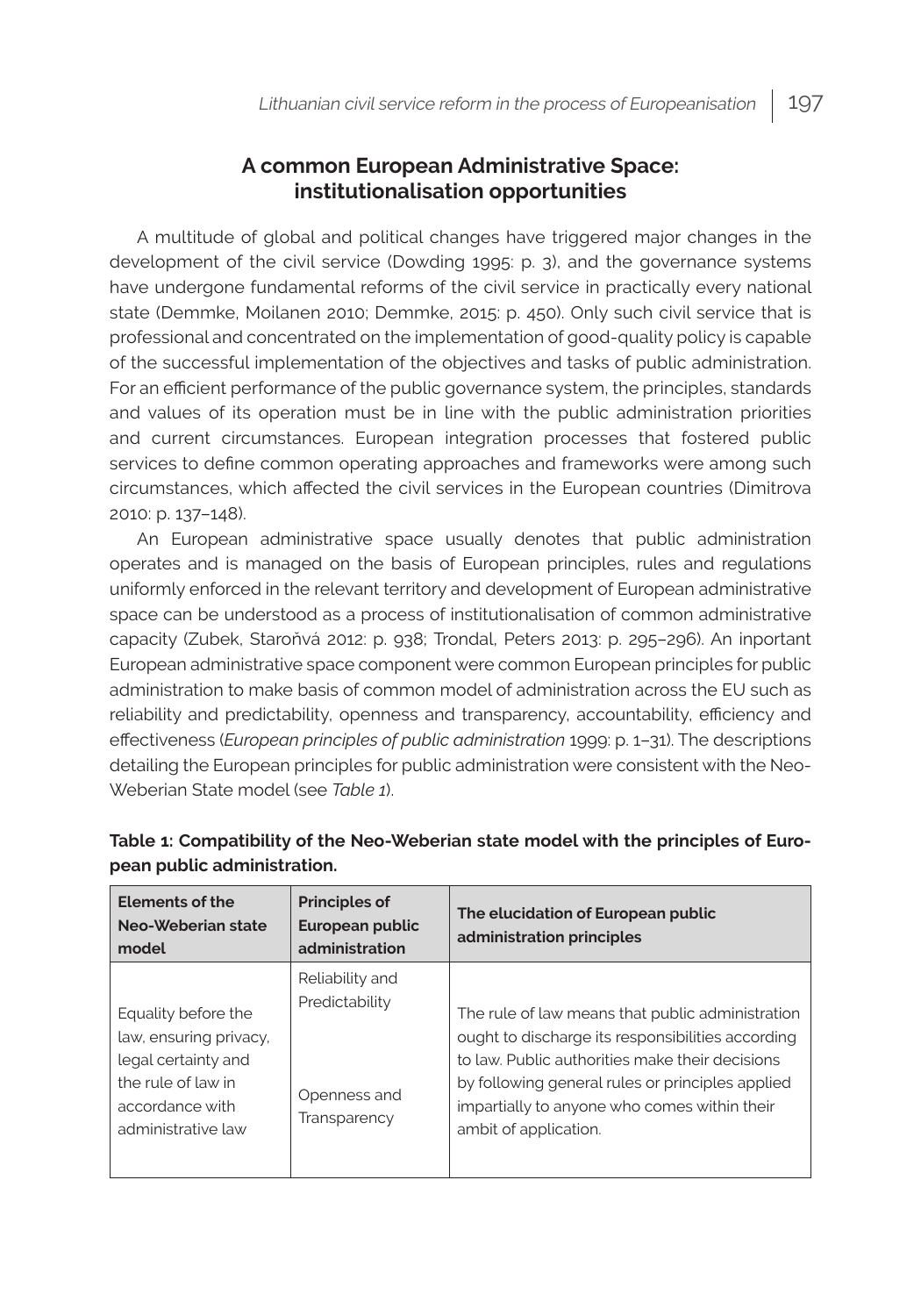| Preservation of the<br>idea of a public service<br>with a distinctive sta-<br>tus, culture, and - to<br>some extent, though<br>perhaps not as much<br>as in the past - terms<br>and conditions                                                                                 | Reliability and<br>Predictability                                                      | The concept of professional civil service requires<br>the absence of apoliticalism and other political<br>dependence among civil servants                                                                                                                                                                                                                                                                     |
|--------------------------------------------------------------------------------------------------------------------------------------------------------------------------------------------------------------------------------------------------------------------------------|----------------------------------------------------------------------------------------|---------------------------------------------------------------------------------------------------------------------------------------------------------------------------------------------------------------------------------------------------------------------------------------------------------------------------------------------------------------------------------------------------------------|
| Orientation towards<br>meeting citizens'<br>needs and wishes. The<br>creation of a profes-<br>sional culture of quality<br>and service.                                                                                                                                        | Reliability and<br>Predictability                                                      | Accurate and apolitical implementation of the<br>law in administrative procedures, focusing on<br>social values such as respect for the individual                                                                                                                                                                                                                                                            |
| A greater orientation<br>on the achievement<br>of results, rather than<br>merely the correct<br>following of procedure.<br>This is expressed partly<br>in a shift in the balance<br>from ex-ante to ex-post<br>controls, but not<br>a complete abandon-<br>ment of the former. | Reliability and<br>Predictability<br>Accountability<br>Efficiency and<br>Effectiveness | Timeliness in the action of public administration<br>Any administrative body should be answerable<br>for its actions to other administrative, legisla-<br>tive or judicial authorities. Accountability also<br>requires that no authority should be exempt<br>from scrutiny or review by others.<br>Successful in achieving the goals and solving<br>the public problems set for it by law and<br>government. |

Source: compiled by the author based on Pollitt, Bouckaert 2011: p. 118–119; *European principles of public administration* 1999: p. 1–31.

These principles were formulated for the Member States as a practical guideline for the reforms of the public administration (Meyer-Sahling 2011: p. 237). This initiative of the EU inspired the need to restructure the principles of human resources management in the public services in CEE that indicated their willingness to join the EU. In the preaccession period, the initiatives of the restructuring of the public administration systems buttressed by the Europeanisation in the CEE countries essentially played the role of a catalyst for the reforms of the civil service systems, which had to imply an ongoing process of the civil service improvement, and the institutionalisation of the European values within the new bloc of the CEE states. It should be noted that the reforms constituted one of the practical measures of the Europeanisation of national policies (Šerpetis 2012: p. 51; Dvorak 2015: p. 129). The pre-accession process and the starting period of the membership opened up the way for the reforms of the civil service systems in the CEE countries characterised by the institutionalisation of pro-European values in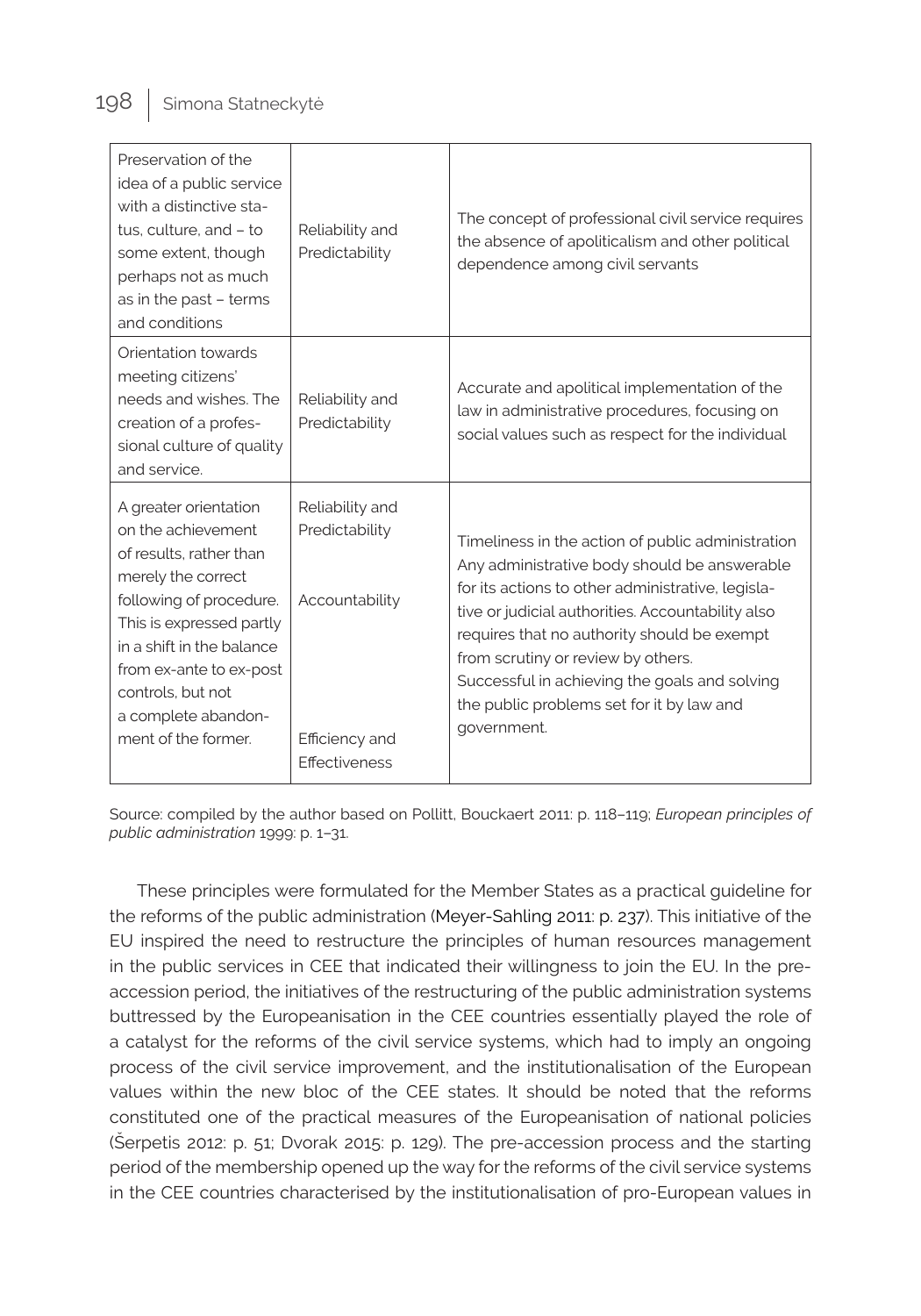order to achieve the objectives such as depoliticisation and improved professionalism of the public services by bringing their performance closer to the common principles of European public administration, the idea of which accorded with the Neo-Weberian model of State. It was hoped that the reforms pursued by these countries will show the sustainability implying ongoing attempts/efforts at the implementation of defined initiatives and actions. A reform is deemed sustainable, when states continuously invest in the enhancement of the civil service professionalism even if it meets the EU standards in all senses – in accordance with the formal requirements and prevalent attitudes of civil servants (Meyer-Sahling 2009: p. 22). Such causes might be different, but it is worthwhile discussing the prospects of universality of the common European public administration principles, and their relationship with the national administrative traditions (Knill 2001: p. 35–54).

The reform initiatives do not always translate into successful changes because reform programs do not guarantee success (Peters 2002: p. 454). It can be said that the context of each country had determined the different outcomes of European administrative institutionalisation (Torma 2011: p. 150), because political elites are surrounded by economic and socio-demographic, political and intellectual, administrative factors (Pollitt, Bouckaert 2011: p. 32–45). Excluding these factors, the efforts of Lithuanian political elites to implement Europeanisation in the civil service were examined.

# **Extents of initiatives aimed at the improvement of Lithuanian civil service and Europeanisation**

From 2003 to 2008, civil service policy has been focused on improving the functions of the civil service and gradual 2002 version of the Law on the Civil Service of the Republic of Lithuania. The project of the Law on the Civil Service (2002) was adopted with a view to EU membership. Lithuanian civil service experts confirm that the EU had a major influence on civil service reform at that time, but the influence of the EU institutions on civil service policy decreased after Lithuania's accession to the EU, when EU political criteria were no longer applied (Nakrošis 2011: p. 65–98). The first significant initiative to improve the Lithuanian civil service system during the period of EU membership took place during the period of activity of the 15<sup>th</sup> Government of the Republic of Lithuania (2008-2012) (Valstybės tarnybos aktualijos 2009: p. 48–50). The main objective of implementing the civil service reform priority was flexibility, complementarity of the career civil service model with the post system elements, contracting and elements of project management (Nakrošis 2015: p. 117), successful implementation of the objectives would have distant the Lithuanian civil service system from civil service status and traditional values, which is close to the Neo-Weberian civil service model (Kaselis, Pivoras 2012: p. 141–142). However, the Government deviated from the original provisions of its civil service policy (Nakrošis 2015: p. 117) and at the later stage of reform implementation focused on EU recommendations (Johannsen et. al. 2015: p. 43–44). Major change was made only in selection of civil servants system implementing semi-centralised selection (Tumėnė et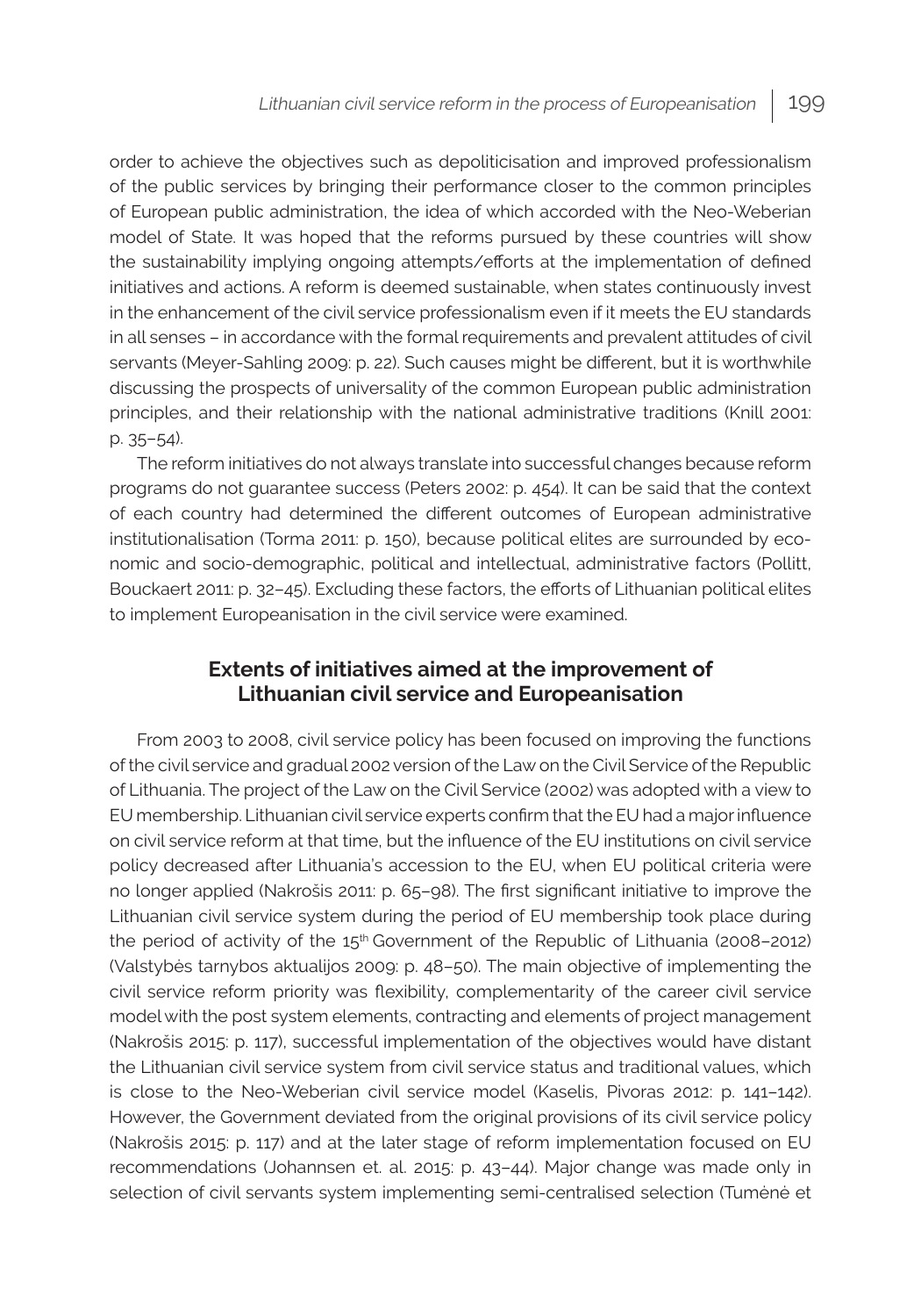al. 2014: p. 2). The 16th Government of the Republic of Lithuania submitted for public hearing in a draft of the new project of the Law on the Civil Service. Consistently, all parts of the project were linked with the competency model (Buckienė 2015: p. 164–170). It was unofficially known that this project had been drafted in coordination with the Civil Service Department of Lithuania, which was in cooperation with the EU institutions. However, consideration of the draft of Civil Service Law based on the competency model had taken quite a long time. The adoption of the law has been delayed in parliamentary committees and was not accepted (Statneckytė 2020: p. 78–81).

The 17th Government of the Republic of Lithuania were ambitious in reforming a large part of the state areas of governance and in many cases have taken initiatives. The same happened with the Lithuanian civil service reform. Government of the Republic of Lithuania, when making proposals for a new draft Law on Civil Service of the Republic of Lithuania, in certain respects construed changes in conformity with the administrative Europeanisation agenda: there were such proposals regarding the optimisation of civil service and remuneration schemes. The initial proposals by the administrative elites to downgrade the status of civil servants by excluding general functions from the job of a civil servant were akin to the idea of administrative Europeanisation, such proposals, however, failed to reach the finishing line in the legislative procedures and thereby highlighted a long-term discussion on the scope of Lithuanian civil service (Statneckytė 2020: p. 81–110). It can be said that the efforts of these Government also were not directly related to the administrative Europeanisation agenda implementation.

### **Parliamentary elites' positions: values** *versus* **works?**

The positions of the parliamentary elites on the reform of the civil service are primarily described by the election programmes of the political parties. However, the party's programme is usually the result of work and position of the entire political party, and only a part of the party structure receives the mandates. Therefore, in order to find out more information about the positions of the parliamentary elites, the interview can be helpful as a research method. This section reveals the ambitions of parliamentary elites (2016–2020 term) to carry out certain tasks in civil service reformation and personal positions of parliament members towards the issue of administrative Europeanisation of civil service, as well as the institutional factors that influence it.

On the basis of quantitative discourse analysis of the programmes of Lithuanian political parties that won a majority of seats in the 2016 elections to the Seimas of the Republic of Lithuania, it can be said that the largest number of proposals concerning the improvement of the civil service system were put forward by the Homeland Union – Lithuanian Christian Democrats (TS–LKD), the Liberals Movement of the Republic of Lithuania (LRLS), the Social Democratic Party of Lithuania (LSDP), and the Lithuanian Farmers and Greens Union (LVŽS), and yet there was not a single election programme that addressed every aspect of human resource management, which indicates that resolution of only currently urgent issues remains in the focus of parliamentary elites (see *Table 2*).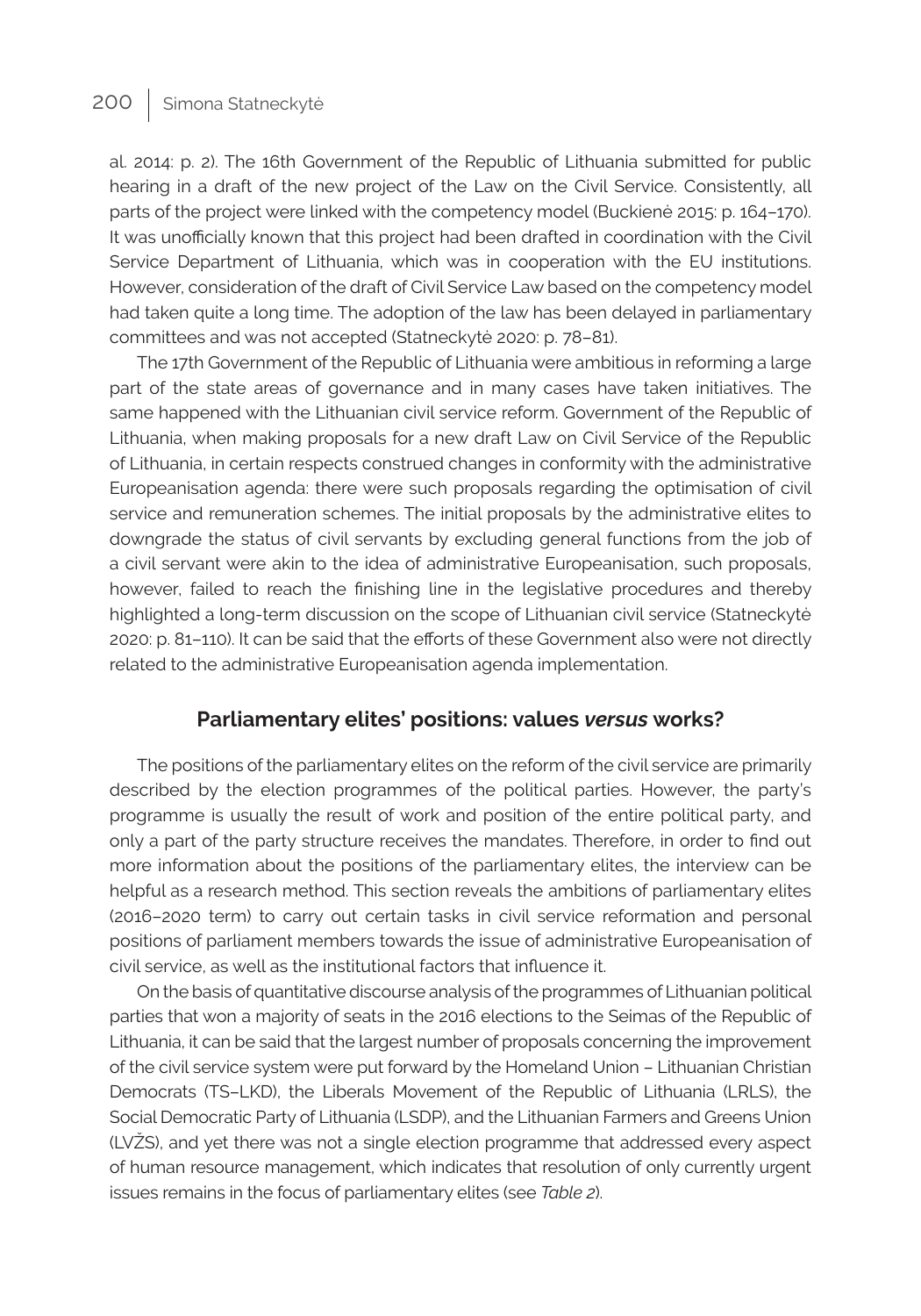### **Table 2: Distribution of speeches on the improvement of the civil service system in party programmes by codification categories of European integration (based on the election programmes of Lithuanian political parties in 2016)**

|                                                          | <b>LVŽS</b>    | TS-<br><b>LKD</b> | <b>LRLS</b>  | <b>LSDP</b>    | LLRA-<br>KŠS | <b>TT</b>    | <b>DP</b>          | <b>LS</b>    | LŽP          | <b>LCP</b>   |
|----------------------------------------------------------|----------------|-------------------|--------------|----------------|--------------|--------------|--------------------|--------------|--------------|--------------|
| A. Recruitment<br>of civil servants                      | $\circ$        | $\circ$           | 3            | $\mathbf{1}$   | $\circ$      | $\circ$      | $\circ$            | $\circ$      | $\circ$      | $\circ$      |
| <b>B.</b> Optimisation<br>of the civil<br>service system | $\mathbf{1}$   | $\mathbf{1}$      | $\circ$      | $\circ$        | $\circ$      | $\mathbf{1}$ | $\circ$            | $\mathbf{1}$ | $\mathbf{1}$ | $\circ$      |
| C. Rights and<br>obligations of<br>civil servants        | $\overline{c}$ | $\overline{c}$    | $\circ$      | $\overline{c}$ | $\Omega$     | $\circ$      | $\overline{c}$     | $\Omega$     | $\circ$      | $\circ$      |
| D. Training of<br>civil servants                         | $\overline{c}$ | 5                 | $\mathbf{1}$ | $\overline{c}$ | $\circ$      | $\circ$      | $\circ$            | $\circ$      | $\circ$      | $\circ$      |
| E. Civil service<br>evaluation<br>system                 | $\mathbf{1}$   | $\circ$           | $\circ$      | $\overline{c}$ | $\circ$      | $\circ$      | $\circ$            | $\circ$      | $\circ$      | $\circ$      |
| F. Salary system<br>in civil service                     | $\mathbf{1}$   | $\overline{c}$    | 3            | $\mathbf{1}$   | $\circ$      | $\circ$      | $\mathbf{1}$       | $\circ$      | $\circ$      | $\circ$      |
| G. Senior Civil<br>Service                               | $\circ$        | $\mathbf{1}$      | 3            | 3              | $\circ$      | $\circ$      | $\mathbf{1}$       | $\circ$      | $\circ$      | $\circ$      |
| <b>Total</b>                                             | 7              | 11                | 10           | 11             | $\mathbf o$  | 1            | $\overline{\bf 4}$ | 1            | $\mathbf{1}$ | $\mathbf{o}$ |

Source: Statneckytė 2020: p. 113–114.

Possible alternatives to the selection process for civil service were poorly discussed in the election programmes. Prevalent proposals in the programmes of political parties include the optimisation of public administration, wage increases, and the improvement of training, only a few of the parties' proposals on training and optimisation were in line with the European integration agenda.

Considering that the establishment of a professional/meritocratic civil service has been and is considered to be the basis for reforming the administrative systems of the CEE countries in line with the EU principles, it is important to speak about the negative connotation of politicisation of the civil service and the need to improve the administration of human resources in such way that the public service institutionalises common principles in its activities. The study data collected as part of the survey of the members of the Seimas of the Republic of Lithuania of the 2016–2020 term of office on the issues of civil service reform have shown that the large majority of the parliamentary elite representatives prefer to support the need to prevent the increase of the current level of politicisation in civil service (see *Table 3*). This demonstrates the prevalence of pro-European values regarding the improvement of civil service among the parliamentary political elites.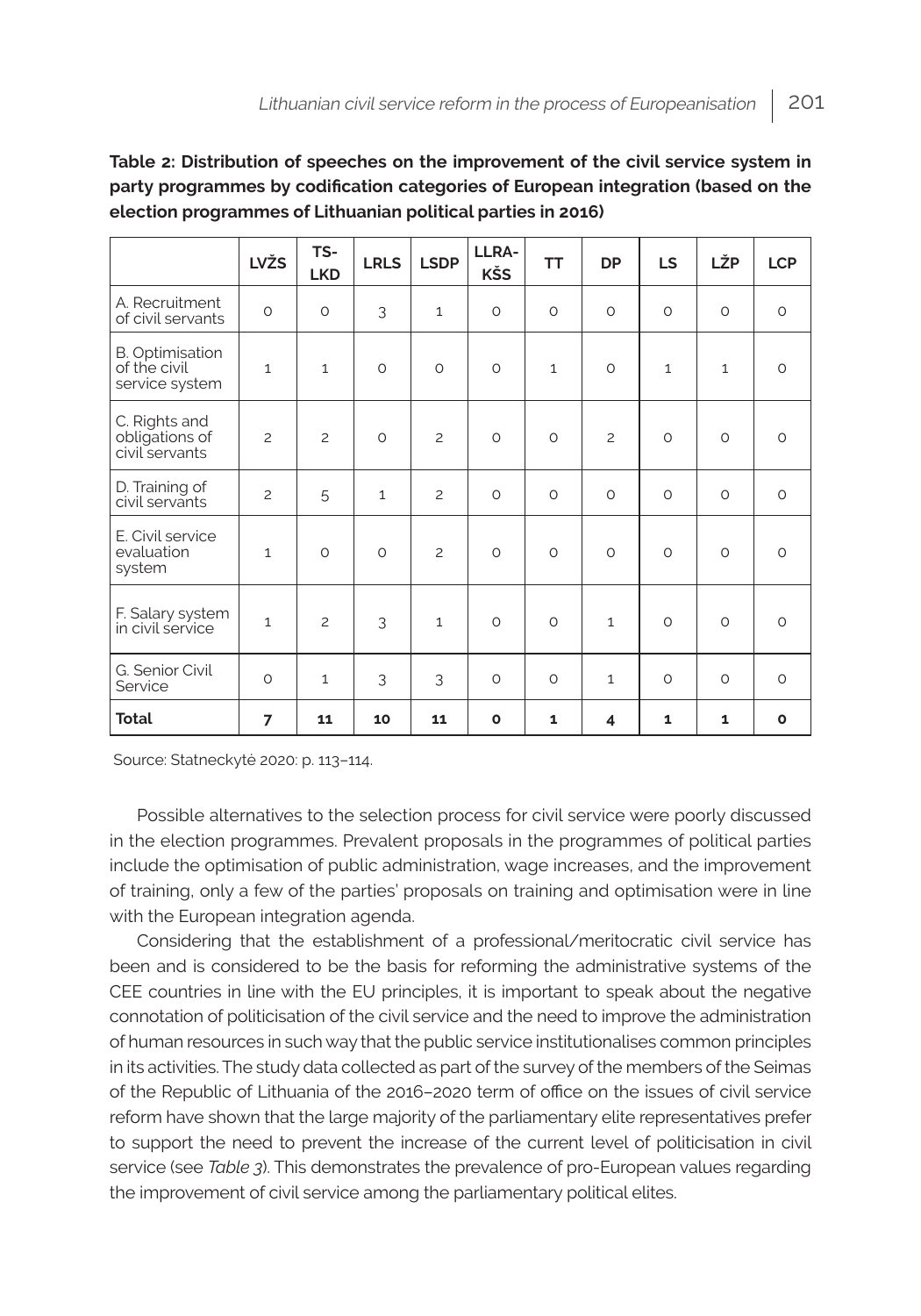| Table 3: 2016–2020 opinion of Lithuanian parliamentarians on the need to reduce |  |  |  |
|---------------------------------------------------------------------------------|--|--|--|
| politicisation in the civil service                                             |  |  |  |

| I very much agree, at the moment, the civil service is too tied to political ties                                                     | 25.7% |
|---------------------------------------------------------------------------------------------------------------------------------------|-------|
| I agree that the political dependence of civil servants should be lower                                                               | 51,4% |
| I neither agree nor disagree                                                                                                          | 15.7% |
| I do not agree, I believe that there is no need to restructure the civil service                                                      | 7.1%  |
| I completely disagree, I am convinced that the civil service is transparent<br>and dominated by merit-based human resource management | $0\%$ |
| I have no opinion                                                                                                                     | $0\%$ |

Source: Statneckytė 2020: p. 123.

The position of the parliamentary elite on the need to improve the human resource management in the civil service was also examined. The aspects to be improved were formulated on the basis of the EU recommendations and the content of the Lithuanian civil service reform during the period of acting of current government (see *Table 4*).

# **Table 4: 2016–2020 Lithuanian parliamentarians' attitude to the need to improve the principles of human resources in the civil service in order to achieve a more professional civil service**

|                                                                                                                                                        | Median | Standard<br>Deviation | Median | Standard<br>Deviation |  |
|--------------------------------------------------------------------------------------------------------------------------------------------------------|--------|-----------------------|--------|-----------------------|--|
| The selection of civil servants<br>needs to be further centralised                                                                                     | 3.33   | 1,05                  | 3,33   | 1,05                  |  |
| There is a need to increase fund-<br>ing for the training of civil servants                                                                            | 4.01   | 0,95                  |        |                       |  |
| It is necessary to improve the<br>training system by distinguishing<br>only the necessary competen-<br>cies for individual groups of civil<br>servants | 3.64   | 0.86                  | 3,98   | 0,53                  |  |
| It is necessary to introduce more<br>modern training methods for civil<br>servants                                                                     | 4,33   | 0,65                  |        |                       |  |
| It is necessary to reduce the<br>number of civil servants                                                                                              | 3,92   | 0.80                  |        |                       |  |
| It is necessary to optimise the<br>duplication of functions in the civil<br>service                                                                    | 4.49   | 0,65                  | 4,2    | 0.60                  |  |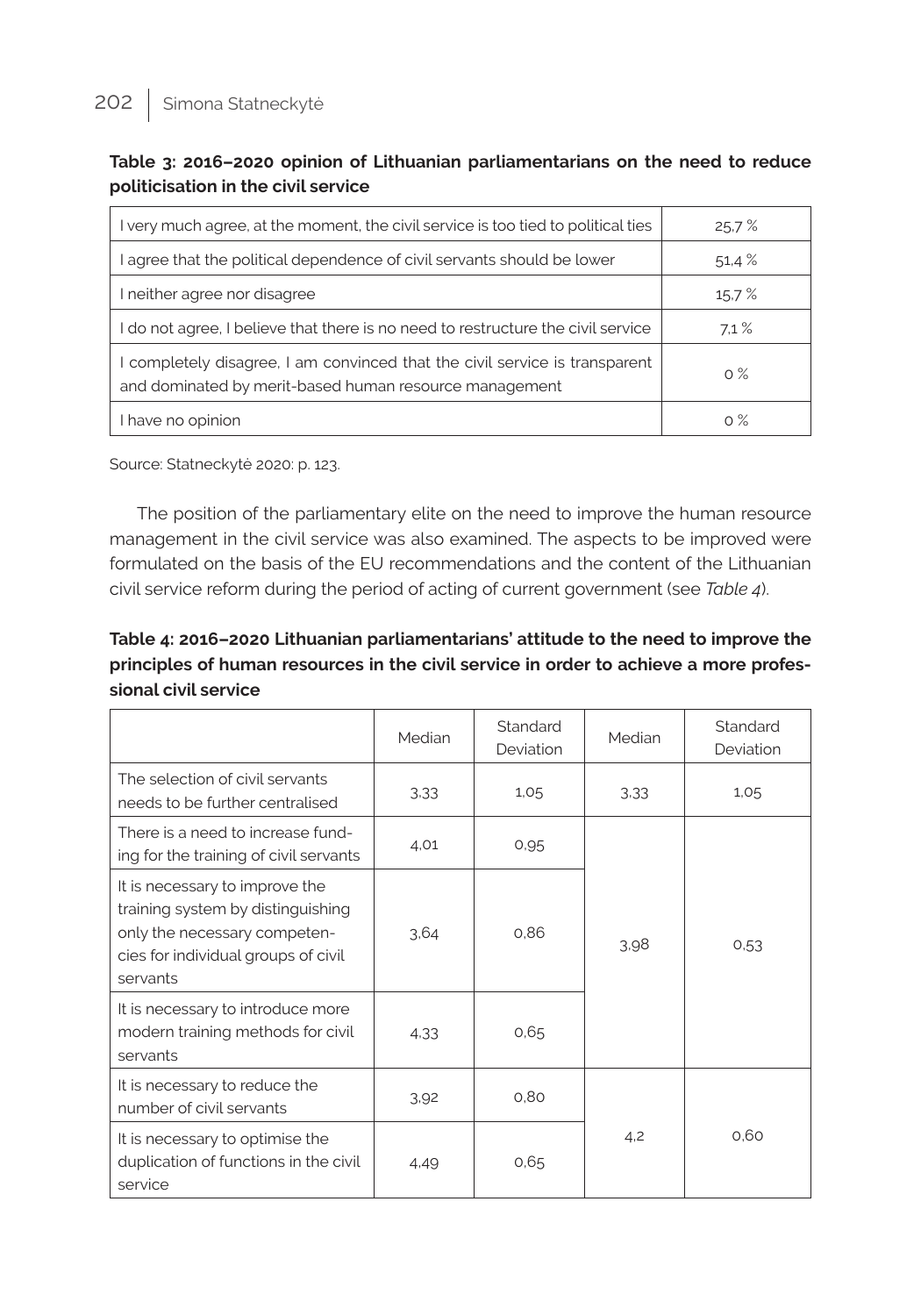| There is a need to clarify the<br>evaluation system for civil servants                                         | 4.22 | 0.65 |      |      |  |
|----------------------------------------------------------------------------------------------------------------|------|------|------|------|--|
| The links between the evaluation<br>and training systems for civil<br>servants need to be improved             | 3.93 | 0.82 | 4,07 | 0.61 |  |
| It is necessary to reduce the<br>variable part of the salaries for civil<br>servants                           | 3,40 | 0.81 |      |      |  |
| The system of allowances and<br>bonuses for civil servants needs to<br>be improved                             | 3,92 | 0,71 | 3,54 | 0.68 |  |
| It is necessary to reduce the<br>freedom of managers to decide<br>the amount of salaries for civil<br>servants | 3.28 | 1,10 |      |      |  |

Note: 1 – strongly disagree, 2 – disagree, 3 – neither "yes" nor "no", 4 – agree, 5 – strongly agree. Source: Statneckytė 2020: p. 126.

As it can be seen from the survey outcomes, all proposals to improve human resources management were supported by the parliamentary elites. The parliamentary elites supported the idea of optimising the civil service, but the original idea was abandoned during the legislative process. The proposals on the selection and remuneration system for civil servants received the least support. This is likely to be due to a poor governmental plan of measures to bring about the changes.

# **Conclusions**

The development of Lithuanian civil service was, to a large degree, influenced by the aspiration to join the EU, which entailed the adoption of the civil service law in line with EU recommendations, and a gradual improvement of that law and the civil service functions took place over the initial five-year period of the EU membership. However, the evolvement of administrative Europeanisation requires the sustainability of civil service, i.e. its ongoing improvement. During the terms of the 15th, 16th and 17th governments of the Republic of Lithuania, the parliament nevertheless failed to make any changes in the legal framework of the civil service system that comprehensively encompassed a larger part of the changes in the civil service human resource management in order to increase the professionalism of the civil service directly related to the administrative Europeanisation agenda.

At the same time quantitative discourse analysis of the programmes of Lithuanian political parties that won a majority of seats in the 2016 elections to the Seimas of the Republic of Lithuania revealed that there was not a single election programme that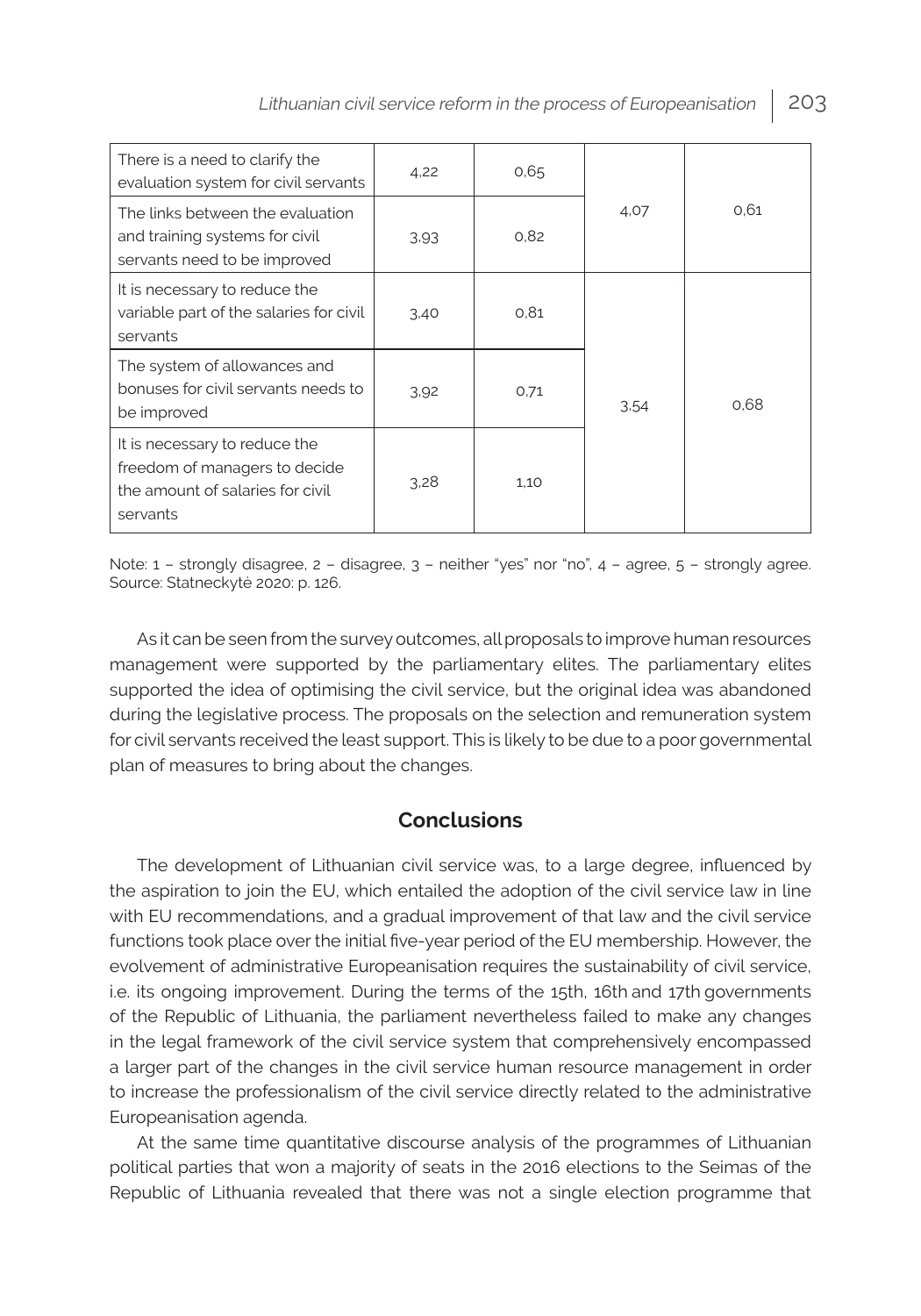addressed every aspect of human resource management, which indicates that resolution of only currently urgent issues remains in the focus of the parliamentary elites. However, notwithstanding the fact that the proposals by political parties were not formulated as the immediate purpose of administrative Europeanisation, the content of the proposals was in line with the European integration agenda.

The research also has revealed the value-based Europeanisation, which has taken root among Lithuanian parliamentary elites, when the support is demonstrated for an agenda on administrative Europeanisation implying changes, and positive effects from the EU membership are recognised. However, on the basis of the analysis of the initiatives and decisions made on the improvement of civil service, it could be argued that administrative Europeanisation, as an objective for change, was a priority neither for administrative elites, which were in charge of preparing the content of the initiatives, nor for parliamentary elites, which are entitled to control the activities of administrative elites. The discrepancy between formal (legal framework) and informal (value framework) institutionalisation suggests the lack of administrative Europeanisation in Lithuania's civil service.

**Simona Statneckytė** – Ph.D., Lecturer at the Klaipėda University (Faculty of Social Sciences and Humanities, Department of Public Administration and Political Sciences). Research interests: civil service, Europeanisation, European Union.

**Simona Statneckytė** – doktor, wykładowczyni na Uniwersytecie w Kłajpedzie (Wydział Nauk Społecznych i Humanistycznych, Katedra Administracji Publicznej i Nauk Politycznych). Zainteresowania naukowo-badawcze: służba cywilna, europeizacja, Unia Europejska.

### $\bullet$  References:

- BUCKIENĖ Ernesta (2015), *Valstybės tarnybos sistemos tobulinimo politika Lietuvoje*, Daktaro disertacija, Kaunas: VDU.
- DVORAK Jaroslav (2015), *The Lithuanian Government's Policy of Regulatory Impact Assessment*, "*Journal of Management and Business Administration. Central Europe"*, vol. 23(2). DOI: 10.7206/mba.ce.2084-3356.145

*EUROPEAN PRINCIPLES OF PUBLIC ADMINISTRATION* (1999), "Sigma Paper*s*", no. 27.

- DEMMKE Christop, MOILANEN Timo (2010), *Civil Service in the EU 27: Reform Outcomes and the Future of the Civil Service,* Frankfurt.
- DEMMKE Christop (2015), *The Europeanisation of civil services and human resources (HR) policies*, in: *The Palgrave Handbook of the European Administrative System*, London, p. 449– 463.
- DIMITROVA Antoaneta L. (2010), *The new member states of the EU in the aftermath of enlargement: do new European rules remain empty shells?*, "Journal of European Public Policy*",* vol. 17, no. 1, p. 137– 148.

DOWDING Keith (1995), *The Civil Service*, London.

JOHANNSEN Lars, PEDERSEN Karin Hilmer, PIVORAS Saulius (2015), *[Falling Between Two Stools – the](https://www.researchgate.net/publication/291351215_Falling_Between_Two_Stools_-_the_Case_of_the_Lithuanian_Civil_Servant_Reform_of_2013?_iepl%5BgeneralViewId%5D=JCKTwnmHxMG2JkaG09bFMQ22V4LT42cppoNz&_iepl%5Bcontexts%5D%5B0%5D=searchReact&_iepl%5BviewId%5D=cX76ZjkNfTPMzNQJIGgwjvfqwh5WmC1xZ1N1&_iepl%5BsearchType%5D=publication&_iepl%5Bdata%5D%5BcountLessEqual20%5D=1&_iepl%5Bdata%5D%5BinteractedWithPosition1%5D=1&_iepl%5Bdata%5D%5BwithEnrichment%5D=1&_iepl%5Bposition%5D=1&_iepl%5BrgKey%5D=PB%3A291351215&_iepl%5BtargetEntityId%5D=PB%3A291351215&_iepl%5BinteractionType%5D=publicationTitle)  [Case of the Lithuanian Civil Servant Reform of 2013,](https://www.researchgate.net/publication/291351215_Falling_Between_Two_Stools_-_the_Case_of_the_Lithuanian_Civil_Servant_Reform_of_2013?_iepl%5BgeneralViewId%5D=JCKTwnmHxMG2JkaG09bFMQ22V4LT42cppoNz&_iepl%5Bcontexts%5D%5B0%5D=searchReact&_iepl%5BviewId%5D=cX76ZjkNfTPMzNQJIGgwjvfqwh5WmC1xZ1N1&_iepl%5BsearchType%5D=publication&_iepl%5Bdata%5D%5BcountLessEqual20%5D=1&_iepl%5Bdata%5D%5BinteractedWithPosition1%5D=1&_iepl%5Bdata%5D%5BwithEnrichment%5D=1&_iepl%5Bposition%5D=1&_iepl%5BrgKey%5D=PB%3A291351215&_iepl%5BtargetEntityId%5D=PB%3A291351215&_iepl%5BinteractionType%5D=publicationTitle)* "Journal of Comparative Politics"*,* vol. 8, no. 1.